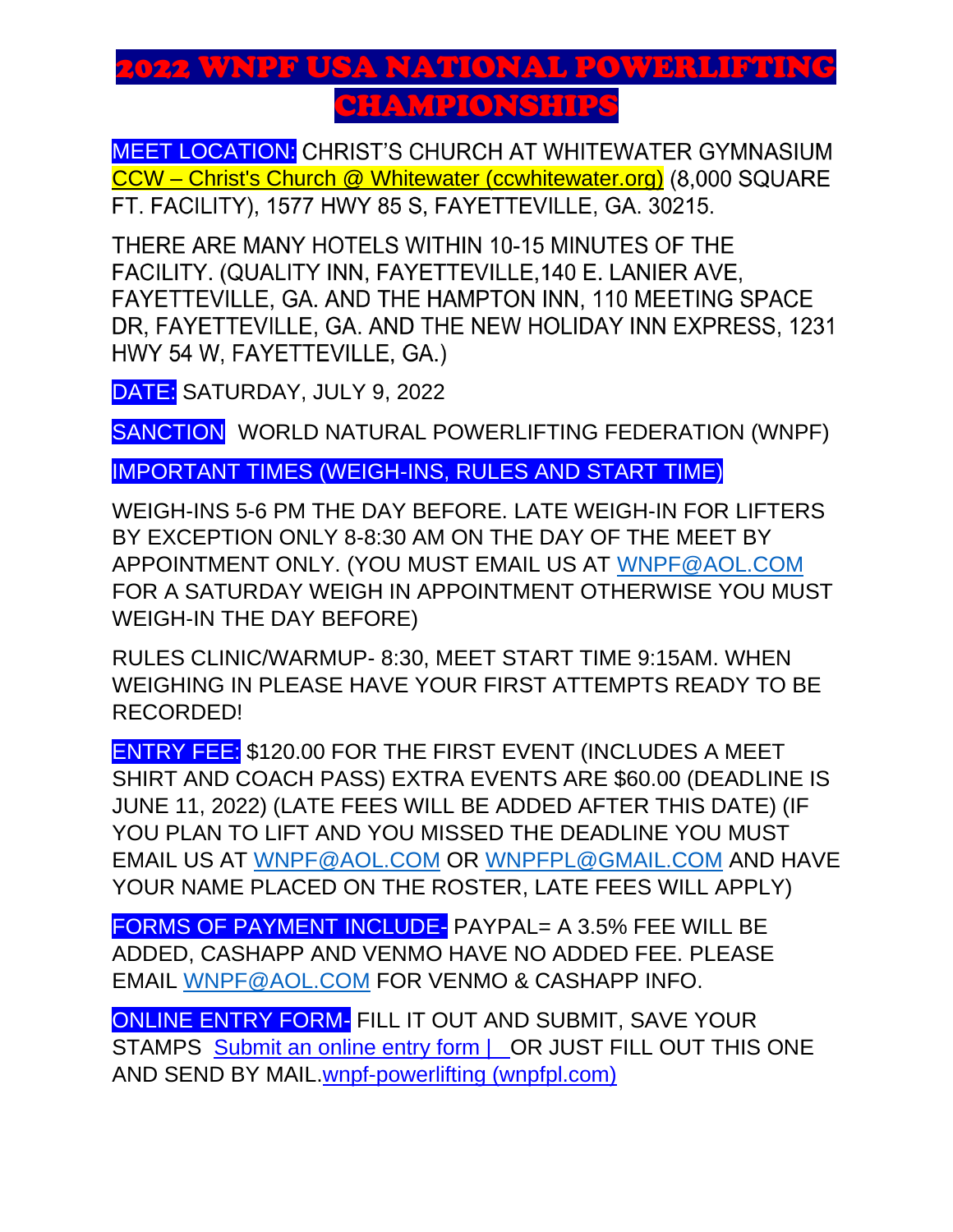WNPF MEMBERSHIP FEE: CAN BE PAID HERE [WNPF MEMBERSHIP](https://www.wnpfpl.com/online-membership-form) ALL LIFTERS MUST BECOME WNPF MEMBERS!

EVENTS FULL POWER, BENCH ONLY, DEADLIFT ONLY, SQUAT ONLY, IRONMAN, REPS AND POWER CURL

RAW, RAW CLASSIC, SINGLE PLY AND DOUBLE PLY ARE THE DIVISIONS THAT WE OFFER

RULES: [WNPF RULES](https://e1736ca4-7373-44b7-b522-77e81279f2d7.filesusr.com/ugd/6a501f_14f6127424fb4b759e8c48d9b84a761f.pdf) PLEASE READ OVER THE RULES BEFORE YOU ARRIVE!

AWARDS: ALL LIFTERS WILL BE AWARDED AS LONG AS YOU DON'T BOMB OUT. NEW AWARDS WILL BE AWARDED THIS YEAR! TEAM AWARDS FOR TEAMS THAT ENTER AND BEST LIFTER AWARDS FOR SOME DIVISIONS.

RECORDS: ALL STATE & NATIONAL RECORDS CAN BE SET IN THIS EVENT! CHECK OUT THE RECORDS HERE [WNPF RECORDS](https://www.wnpfpl.com/state-records) 

ATTIRE, ETC- WNPF ATTIRE WILL BE SOLD AT THE EVENT (SINGLETS, WRAPS, SLEEVES AND MORE)

ADMISSION- \$10.00 PER PERSON AT THE DOOR (13 YEARS AND OLDER, 12 AND UNDER FREE)

PLATFORM EQUIPMENT: TSS COMBO RACK, TEXAS SQUAT AND DEADLIFT BAR AND CALIBRATED PLATES.

QUALIFICATIONS FOR WORLDS AND/OR NATIONALS

CLASSIFIACATION CHARTS [CLICK HERE](https://e1736ca4-7373-44b7-b522-77e81279f2d7.filesusr.com/ugd/6a501f_425f6e01a15c439f9bdcad92ba6f900c.pdf)

DIRECTOR- TROY [FORD-WNPF@AOL.COM](mailto:FORD-WNPF@AOL.COM)

QUESTIONS AND CONCERNS- SEND AN EMAIL TO [WNPF@AOL.COM](mailto:WNPF@AOL.COM) OR TEXT 770-668-4841

**FIRST 50 LIFTERS AND FIRST 25 FULL MEET LIFTERS ONLY! ONCE WE REACH THESE NUMBERS THE MEET WILL BE CLOSED AND WE WILL PLACE YOU ON A WAITING LIST TO LIFT. THANKS**